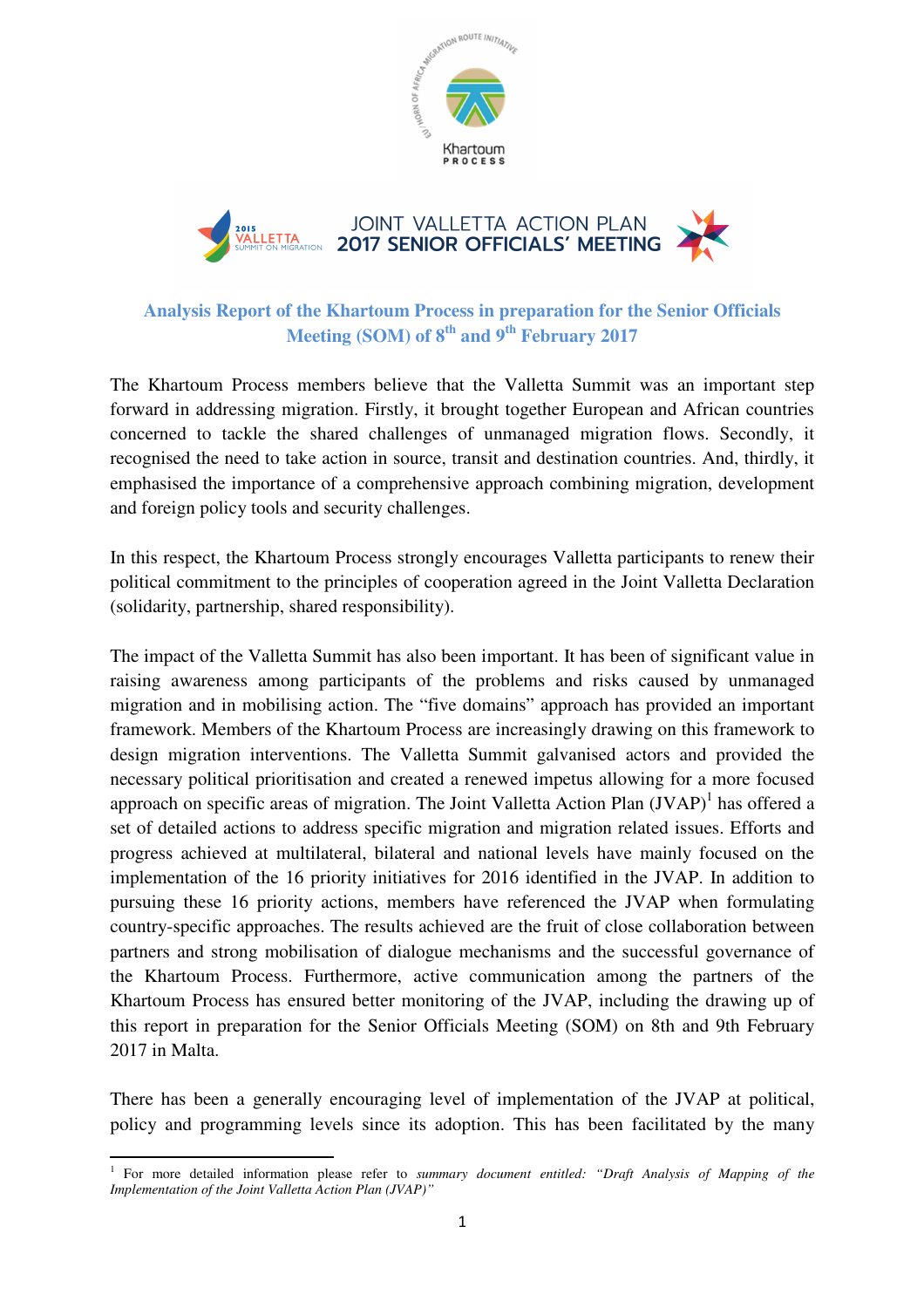ongoing initiatives already supported by Khartoum Process members who have been pursuing the benefits and tackling the challenges of migration identified in the JVAP for many years.

To fully meet the expectations of all the partners of the Khartoum Process the implementation of the JVAP should be pursued and further developed.

There has been notable development of national policies and a wide range of instruments and programmes of support have also been engaged. These include the EUTF (EU Emergency Trust Fund for Africa) and the new EIP (European External Investment Plan for Africa and EU Neighbourhood Countries). In addition global instruments have been applied to support migration actions, likewise Pan-African support through the Pan-African programme, regional support through, for example, the ACP programmes and bilateral and thematically-specific programming.

A signal of the EU's commitment, the EUTF has also been particularly key to the progress of the Dialogue's activities in supporting the Valletta Action Plan.

Drafted by Khartoum Process members, this report firstly provides an analysis per domain of initiatives, policy and legislation work undertaken by the Process so far. Secondly, it puts forward recommendations for partners of the Valletta Summit prior to the SOM on  $8<sup>th</sup>$  and  $9<sup>th</sup>$ February 2017 in Malta.

The report is divided into three parts:

- 1. An analysis of the five priority domains;
- 2. An overview of use of the EU Emergency Trust Fund for Africa and other funding instruments;
- 3. Conclusions and recommendations in preparation for the SOM on  $8<sup>th</sup>-9<sup>th</sup>$  February 2017.

### **1. Analysis of the progress in the five priority domains and recommendations regarding the implementation of the priority initiatives**

A recap of the JVAP-wide initiatives implemented per domain has already been conducted in the document "*Analysis of Mapping of the Implementation of the Joint Valletta Action Plan*". The analysis below is therefore specific to the Khartoum Process: it underlines the main achievements and gaps identified as a result of the mapping exercise. The analysis is based primarily on the experience of the Khartoum Process and reflected in its various proceedings.

Implementation levels have varied across domains and priority initiatives with reporting under some priority initiatives showing strong delivery of objectives whilst results in other areas are proving harder won. There are a number of potential reasons for this variance including complexity of objectives, multiplicity of responses required and the existence or nonexistence of engagement upon which post-Valletta actions could be built.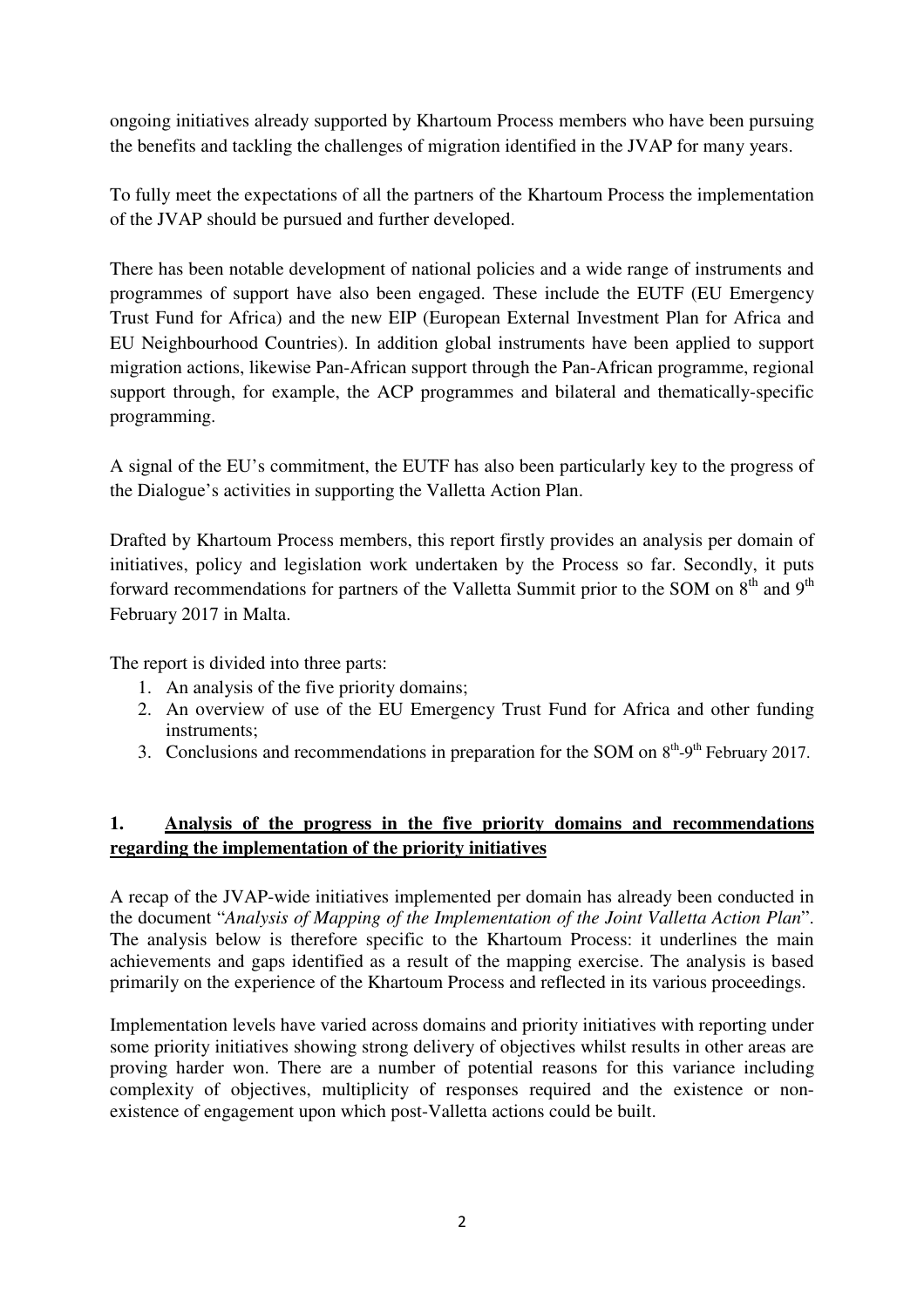Programmatic responses to the JVAP have prioritised the 16 priority initiatives identified in the JVAP to be launched before the end of 2016. Programming via a range of instruments and sources have contributed to the delivery of these priority initiatives.

### **Domain 1: Development benefits of migration and addressing root causes of irregular migration and forced displacement**

Given the multidimensional nature of the objectives of Domain 1 and its inclusion of development issues, it is the most important domain in terms of funding received and number of initiatives identified in the JVAP. It has also retained particular interest among the Khartoum Process members who attach particular importance to this area of work.

The domain's broad scope and the long-term nature of the responses required are reflected in often large budgetary allocations to relevant programmes. In addition, there are many crosscutting programmes that are making a considerable contribution to this domain.

Bilateral assistance from Khartoum Process members as well as European Union programmes including its National Indicative Programmes has enabled various priorities to be addressed. However, it is important to continue to support initiatives designed to tackle root causes in the long-term, such as reducing poverty, stability, supporting inclusive economic growth through investment opportunities and the creation of decent jobs, improving the delivery of basic services.

Under priority 1 there has been progress in developing programmes related to enhancing employment opportunities and revenue-generating activities as well as supporting the implementation of national strategies on migration across many Khartoum Process countries, through a stronger engagement with diaspora and stronger socio-economic opportunities for young people in areas most affected by emigration.

There has also been progress in the identification and design of programmes to tackle relief, rehabilitation and development in peripheral and vulnerable areas – priority initiative 2. Priority initiative 3 specifically seeks to support the African Institute for Remittances (AIR). Effective cooperation, including additional funding between Kenya, the AUC, the World Bank and the EU is evidence in the significant advancement of this priority. In July 2016 Delegates representing African Diaspora Delegate organisations, money transfer organisations, private sector organisations, civil society, governments and international development agencies reaffirmed their commitment to implement remittance provisions of the JVAP in the Nairobi Action Plan on Remittances.

Priority Initiative 4 is intended to facilitate responsible private investment in African agriculture, agri-business and agro industries and here also promising and relevant initiatives have been approved and are progressing. EU Member States are particularly supportive of this initiative in their funding of identified programmes.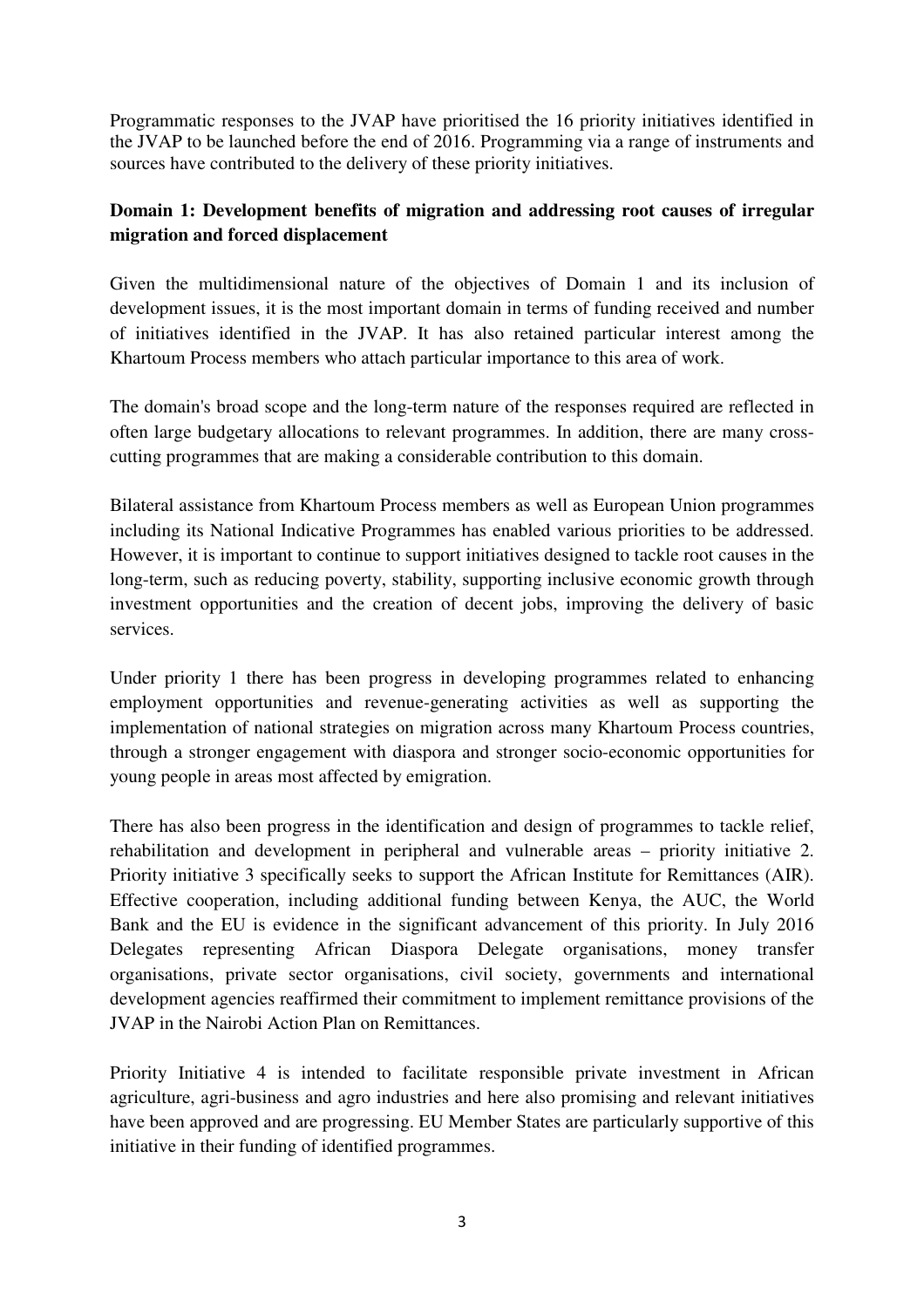In addition to the priority initiatives, there were some 36 other actions identified under this JVAP domain. An overview of ongoing work relevant to these 36 other actions suggest that implementation progress has been noteworthy. These include EU-Africa analysis of root causes (via the EUTF's Research and Evidence Facility), numerous programmes to boost socio-economic development including through support to create new economic opportunities for youth, assisting youth to acquire market-relevant skills and via support to Small and Medium-sized enterprises (SMEs). In addition, JVAP-identified measures under this domain have supported efforts to address the negative impacts of environmental and climate change and in support to diaspora initiatives. Additional domain-one actions under the JVAP focused on the need to address instability and crises including the need to prevent new conflicts and by supporting state building, the rule of law and good governance. Khartoum Process countries have long partnered in tackling these issues but recent new initiatives, including those funded under the EU's Instrument Contributing to Stability and Peace (IcSP), constitute a major response to the JVAP.

EU Member States continue to engage actively with Khartoum Process partners across this wide agenda. Member States are working through bilateral national programmes to boost socio-economic development (including strong engagement in areas such as investment in African agriculture, agri-business and agro-industries), tackle the impact of environmental and climate change, support state-building initiatives and address instability and crisis. EU Member States support also extends to regional engagement and continental support including through support to the AUC.

African partners continue to implement a wide range of development-driven programmes through national budgets and through other delivery mechanisms. Many of the budgetary allocations and programmes are directly relevant to priority initiatives under this domain and are articulated in national development plans.

### **Specific recommendations**

It is important to continue to s**upport initiatives designed to tackle root causes in the longterm**, such as reducing poverty, stability, supporting inclusive economic growth through investment opportunities and the creation of decent jobs, improving the delivery of basic services and in doing so ensure complementarity and coherence in support from all Khartoum Process Members. These objectives can also be supported by complementary financial instruments available.

The recent announcement of the EIP is a welcome response to calls by African partners for a greater focus on investment and jobs creation to address youth unemployment. In order to maximize the anticipated benefits of the EIP, **consultations** should be held **with all concerned African Partners** about the **potential fields of cooperation** related to migration. Khartoum Process members recommend **Technical** and **Vocational training** and **skills development** as an important means to promote long term development dynamics.

**Domain 2: Legal migration and mobility**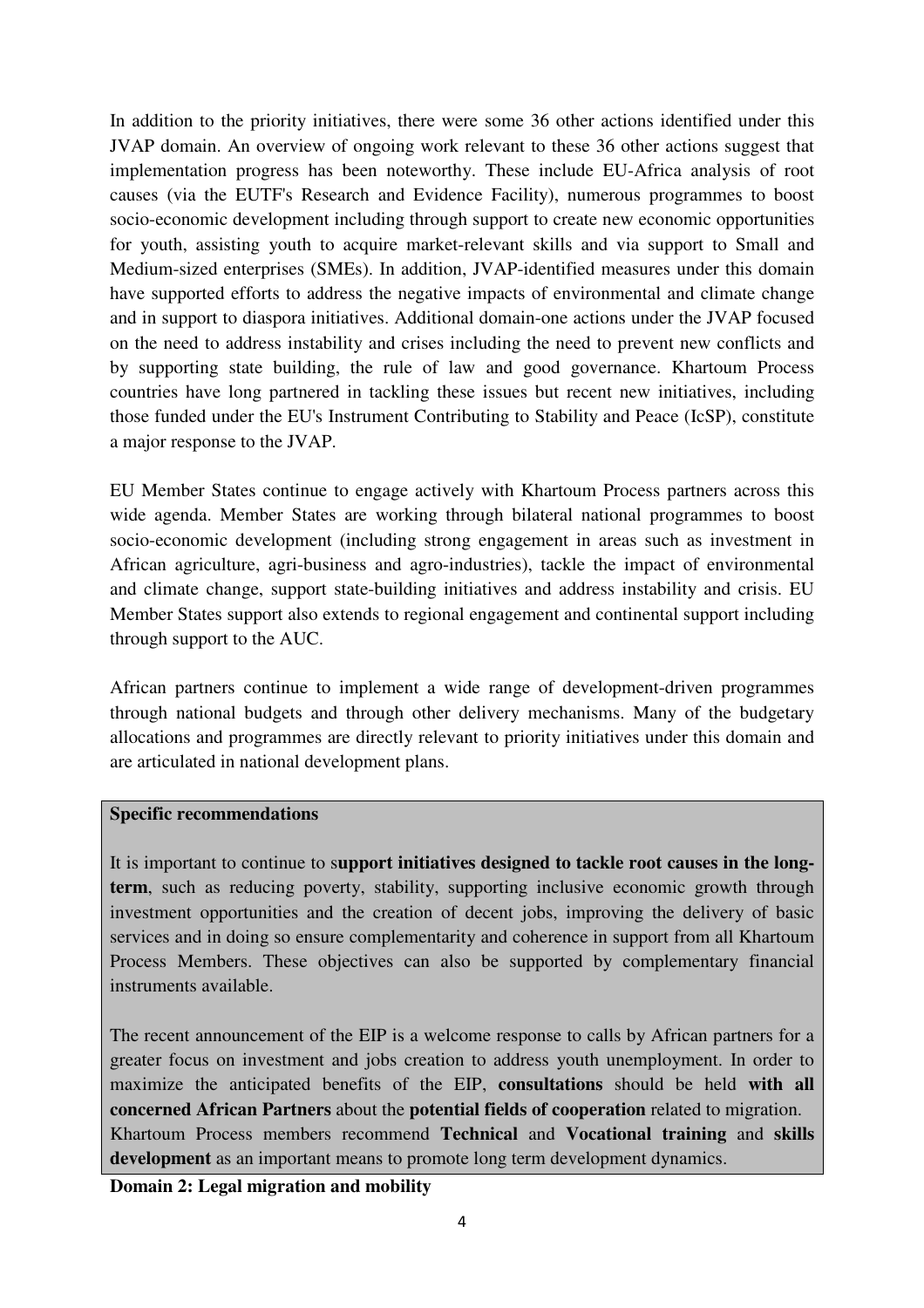Since the Valletta Summit, Khartoum Process countries have engaged in constructive dialogue on enhancing opportunities for legal migration and mobility. Examples of this engagement include the joint Rabat and Khartoum Processes workshop in Cabo Verde in December 2016 on visa facilitation (as agreed under priority action 7). The meeting considered current opportunities between Europe and Africa as well as within the African continent in relevant areas such as visa facilitation for specific categories of travellers – tourists, businessmen, students and researchers. The EU has also engaged with a number of countries on possible visa facilitation agreements and through longer-standing mobility partnerships as anticipated under other actions under the JVAP.

Khartoum Process countries have also been working on improving the context for legal migration and mobility. The EU Emergency Trust Fund for Africa has enabled work with IGAD on the free movement of labour between IGAD countries.

More generally there have also been progressive policy developments under this domain. For the EU, legal migration and mobility remain a key element in the governance of migration, enshrined in the Global Approach on Migration and Mobility (GAMM), in the European Agenda on Migration as well as in the more recent Communication establishing a new Partnership Framework with third countries. In May 2016 the EU adopted a new directive on third-country students and researchers, which facilitate their admission – as well as of trainees and their intra-EU mobility. A proposal for a reformed Blue Card for highly skilled workers was presented by the European Commission on 7 June 2016, and its consideration is ongoing. Under the proposed rules it will be easier and faster to qualify and obtain an EU Blue Card.

Two EU Directives adopted – one on seasonal workers and another one on intra-corporate transferees – are to be implemented by EU Member States by the end 2016. Implementation will improve the rules facilitating the admission and stay in the EU for these categories of third-country nationals. In June 2016 the Commission proposed a revision of the European Qualifications Framework as part of the New Skills Agenda for Europe. The proposal seeks to enhance the understanding of qualifications awarded outside of the EU as a means to, amongst other objectives, facilitate their recognition. In October 2016 the European Commission also proposed revision of the Europass Decision which will provide information on recognition practices and decisions in different countries, including third countries. This will help individuals and other stakeholders understand qualifications as well as additional information on skills and qualifications relevant to the particular needs of migrants arriving or residing in the Union.

Cross-cutting and specific programmes are providing concrete support to ongoing policy engagement under Valletta under this domain. Specifically EU's ERAMUS+ programme which is showing clear scale-up potential in the number of "mobilities" available in North and Sub-Saharan Africa, is a direct contributor to the implementation of priority initiative 5. By December 2016, around 8,000 mobilities will have been financed which is significantly higher than the commitment made in Valletta to double the number of scholarships. The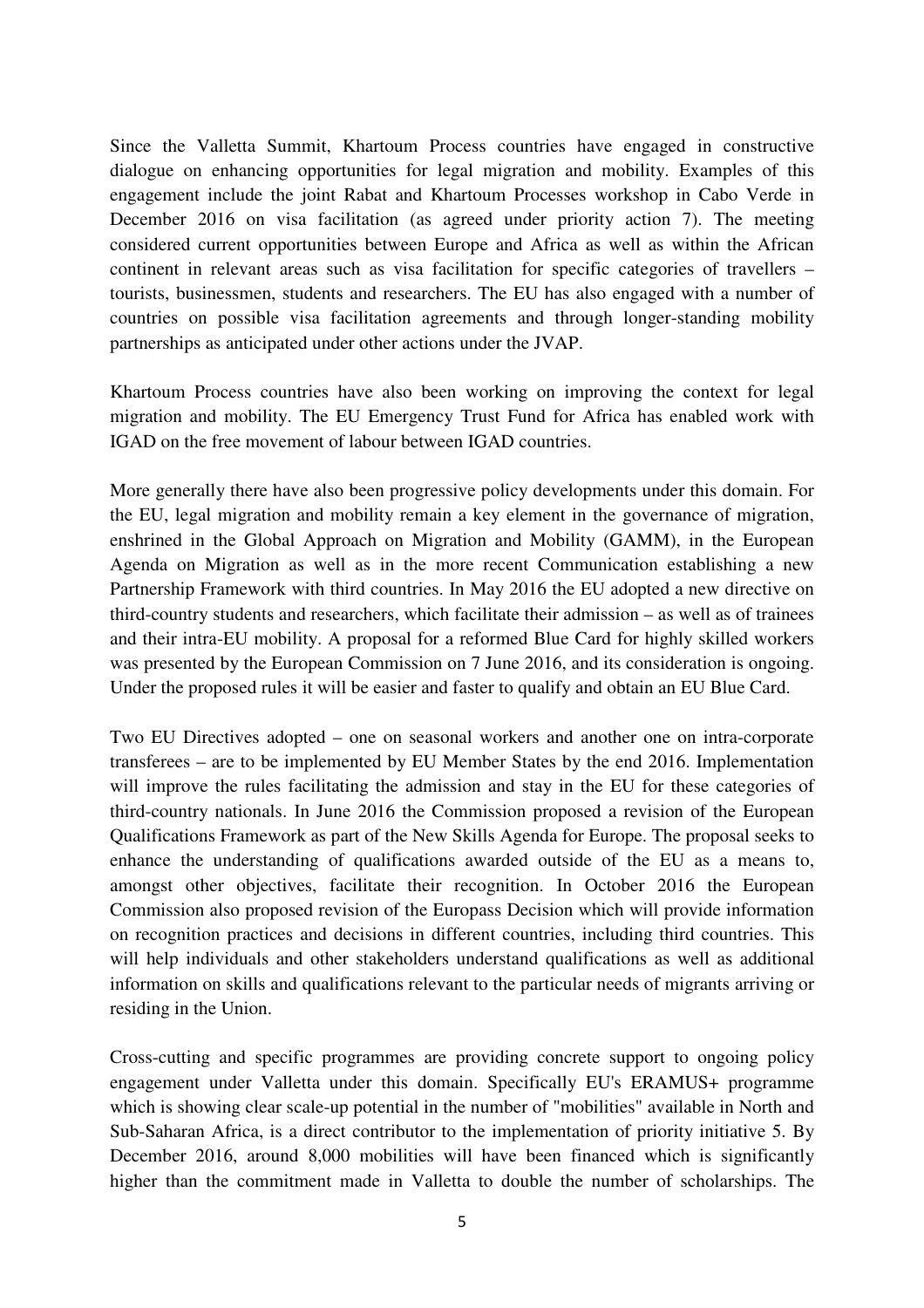Marie Skłodowska-Curie Actions (MSCA) are offering funding opportunities for the exchange of research staff. Since the Valletta Summit, the number of African researchers and organisations applying to MSCA has increased (by 25% for organisations, by 40% for researchers). This is a positive indicator but participation could be higher through more awareness-raising. The first call of the Intra-Africa Academic Mobility scheme took place in 2016. Seven projects have been selected with 29 African universities participating and a total of 560 mobilities are planned.

This attention placed on students and researchers at an EU level has been complemented by a number of EU Member States' bilateral efforts in relation to scholarships and offers for these categories. In order to coordinate such efforts, the Commission started mapping existing bilateral projects between selected African countries and Member States and demonstrates a willingness on behalf of the EU and its Member States to pursue a joint approach in this area. Initiatives related to work, study, research and vocational training (areas referred to in priority initiative 6) are being implemented in a range of countries, including Khartoum Process countries.

### **Specific Recommendations**

In light of the findings of the mapping exercise (Table 1 on programmes and Table 2 on policies and legislation of African countries), the Khartoum Process recommends that Domain 2 should be **further strengthened** in order to achieve better levels of cooperation. The need for a **comprehensive approach to migration matters, encouraging policies** that promote regular channels for migration, including labour migration and the mobility of entrepreneurs, students and researchers, also at regional level, is crucial in building confidence among the partners. The members of the Khartoum Process have emphasised the importance of measures to promote safe and legal migration on several occasions, based on the agreement reflected in the Political Declaration recognizing the benefits of well-managed migration and mobility between and within two continents.

Khartoum Process also wishes to see further progress in the area of **visa facilitation**. As highlighted by the conclusions of the joint Rabat and Khartoum Processes workshop in Cabo Verde, Africa-EU and intra-African dialogues must be intensified and must work to achieve a climate of co-operation and trust, so as to promote exchanges and co-operation between regions and countries at all levels in the area of visa facilitation. This meeting also highlighted that the volume of migration flows and visitors within and to Africa are much more substantial than those to Europe and that improvements to policies and processes towards these flows will result in the most significant development benefits.

Concrete steps to implement the conclusions of the meeting in Cabo Verde should be undertaken to have a tangible impact on the ground.

### **Domain 3: Protection and asylum**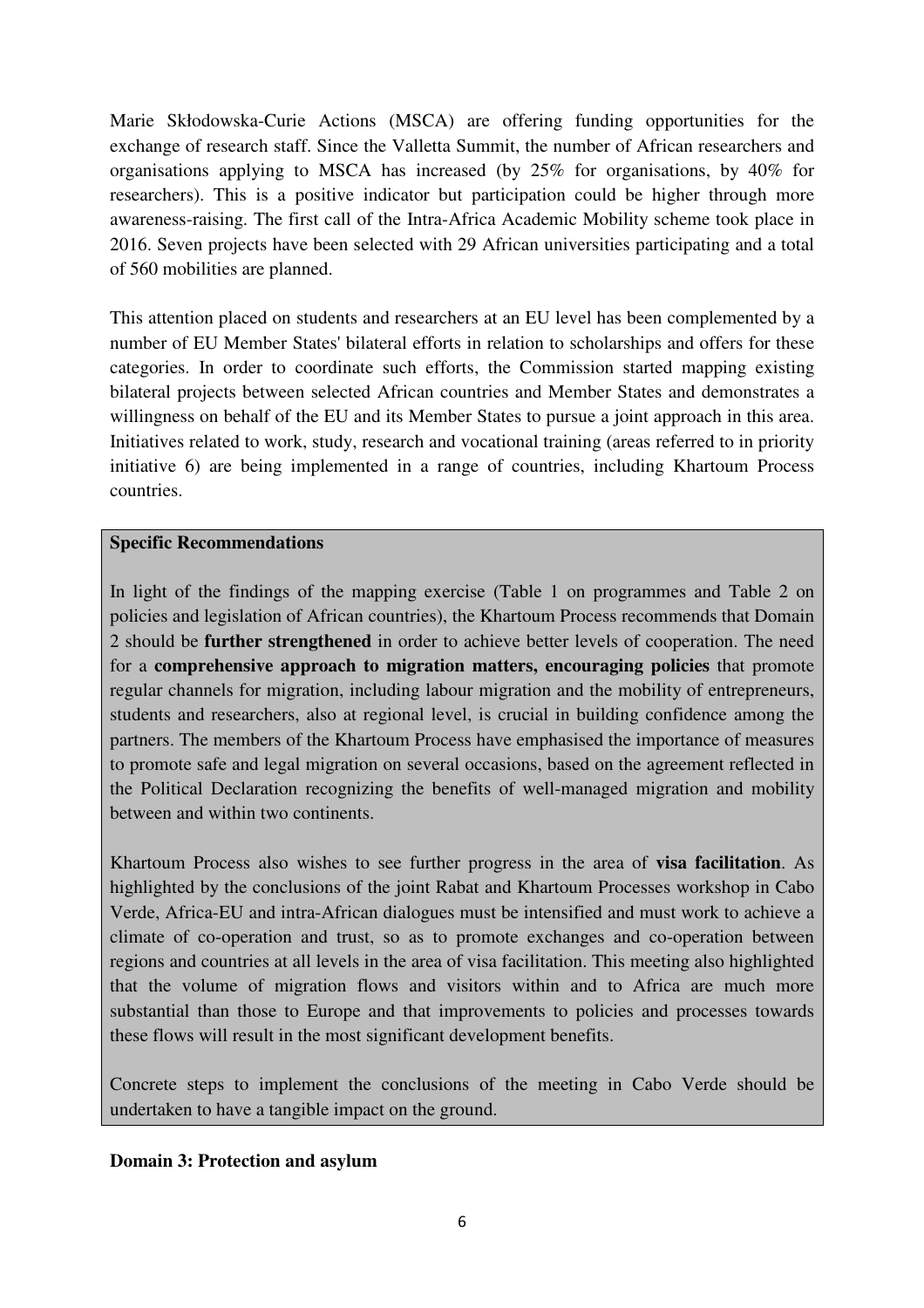Host countries continue to play a lead role in accommodating and supporting large numbers of refugees and IDPs spread across many Khartoum Process countries. Enhancing protection of displaced populations and access to asylum continues to be a focus and is provided in a wide range of ways by Khartoum Process countries. Support is provided both directly and through international organisations and delivered through a wide range of delivery mechanisms and in some countries is embedded within national policies. EU Member States are working bilaterally with partners to build capacity to better manage protection and asylum issues and to provide material assistance to those in need.

The Regional Development and Protection Programmes (RDPP) aim to develop, in partnership with governments in the region, evidence-based, innovative and sustainable approaches, which address the protection needs of refugees and their host communities and promote durable solutions for them that integrate the development needs of each of these groups. This includes aiming to improve international protection and access to integrated service delivery, employment skills and education.

Of the Khartoum Process members, Ethiopia, Sudan and Kenya are key countries for the RDPP in the Horn of Africa as they host large numbers of refugees. In these countries, the RDPP aims to provide better prospects for refugees as well as host communities with a view to allowing beneficiaries to become more self-reliant. Additionally, efforts in Somalia are tailored to reach durable solutions by improving migration management, addressing state fragility and creating conducive conditions in areas of return, as well as enabling and facilitating voluntary, safe and dignified repatriation of refugees from Kenyan refugee camps. In response to the recent influx from South Sudan, the RDPP is scaling up an earlier project in Uganda aimed at addressing development needs of South Sudanese refugees and host communities in Northern Uganda. The RDPP for North of Africa covering Egypt, Libya and Tunisia, is about to be launched, and it is still premature to measure its impact. EU support for humanitarian assistance (totalling around EUR 406 million for Khartoum Process countries in 2016) continues to be provided to refugees, IDPs and local communities in displacement contexts. This helps address basic humanitarian and protection needs and contributes to building resilience, safety and self-reliance of refugees and host communities (priority initiative 10).

In April 2016, the EU advanced a new policy approach to forced displacement in its Communication "Lives in Dignity: from Aid–dependence to Self-reliance" with the goal of preventing forced displacement becoming protracted and to gradually end dependence on humanitarian assistance in existing displacement situations. This policy advancement is underpinning the EU's approach to forced displacement including via the implementation of JVAP-relevant EU programmes under this domain.

The Khartoum Process welcomes significant regional and international political and capital investments made in this area during 2016, which have helped to place protection and asylum at the top of the international agenda.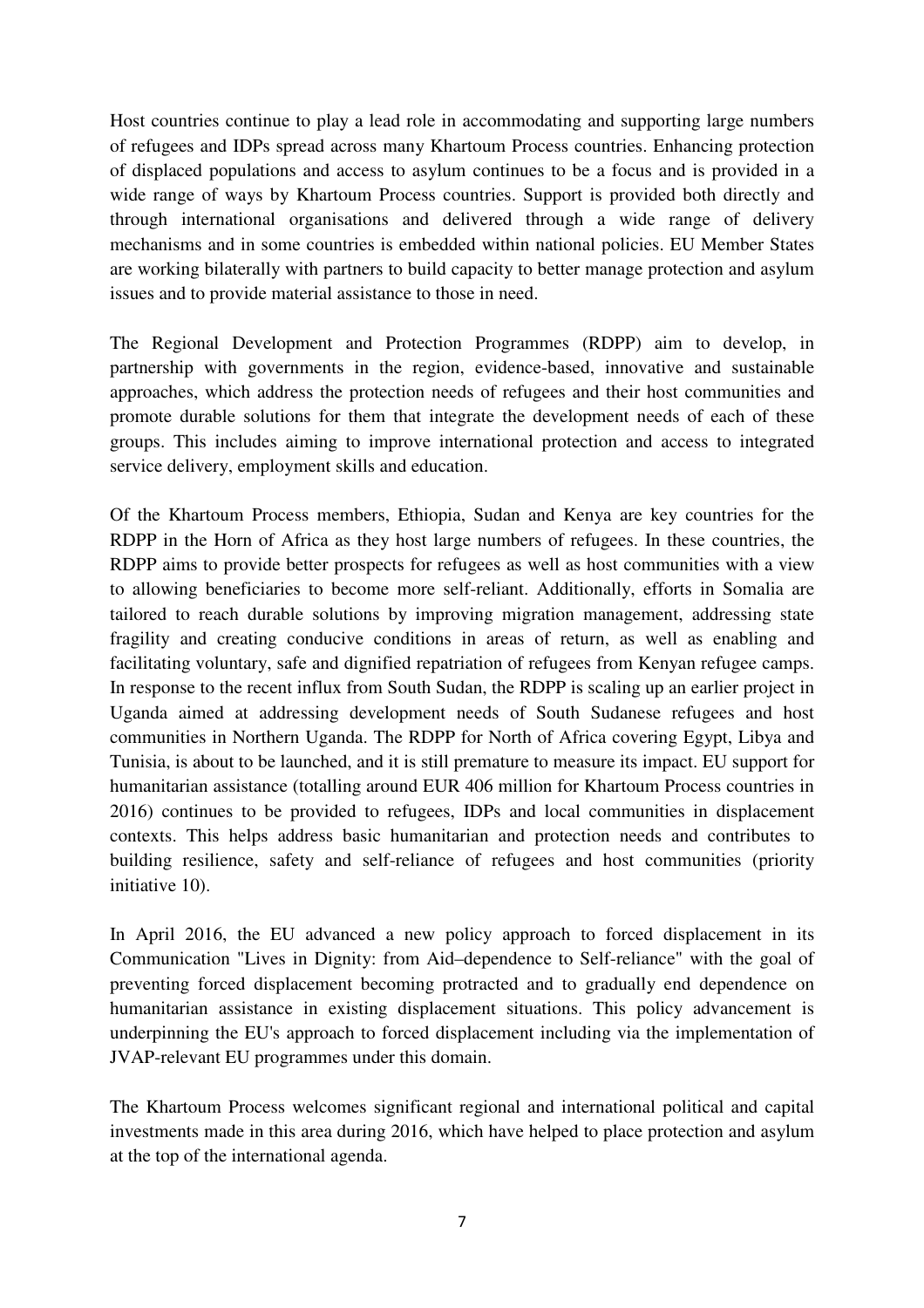#### **Specific recommendations**

Khartoum Process members reiterate the need *"to strengthen international protection and step up assistance, including its humanitarian dimension"*. As described in the Political Declaration of the Valletta Summit on Migration, *"Protection must be granted to all those entitled to it in accordance with international and regional instruments. Access to regular mechanisms for protection, such as resettlement, should be reinforced."* 

The Khartoum Process acknowledges that progress is required to **strengthen public institutions, policies and migration strategies** in order to improve the management of the mixed migration flows and to offer better protection of persons, in conformity with national standards and international conventions both at national and regional level.

There is a need to **ensure that those needing protection** can – and should – **seek it in the first safe country**, thus avoiding dangerous onward journeys.

In order to mitigate all refugee crises and especially protracted ones, **all durable solutions should be explored i**ncluding local reintegration and resettlement to third countries as appropriate. These efforts should not only focus on the humanitarian dimension but equally place focus on supporting resilience of the hosting communities in Africa.

### **Domain 4: Prevention of and fight against irregular migration, migrant smuggling and trafficking in human beings.**

Efforts to tackle irregular migration, migrant smuggling and trafficking in human beings have seen high levels of engagement from, and cooperation between, Valletta partners. This engagement and cooperation has been seen in policy dialogue and in programmatic responses. A good example of policy-level cooperation is the Khartoum Process thematic workshop on migrant smuggling held in May 2016 in Sudan. It focused on law enforcement and judicial response, information sharing and border management in view of enhancing prevention and fight against migrant smuggling in the region. Practical responses to the findings of the workshop are currently being developed.

On prevention, the EU supported information and awareness raising activities in a number of Khartoum Process countries through targeted campaigns as well as in the framework of RDDP and return and reintegration projects. The selection procedure of the European Migration Liaison Officer (EMLO) has been completed and they will be soon deployed to a number of Khartoum Process countries.

Major steps have also been taken towards developing a comprehensive strategy to curb smuggling and trafficking activities. There has been considerable programmatic support to the priority initiatives and the other actions set out for this domain in the JVAP. In respect of the JVAP's 16 priority initiatives, a range of actions to establish or upgrade national and regional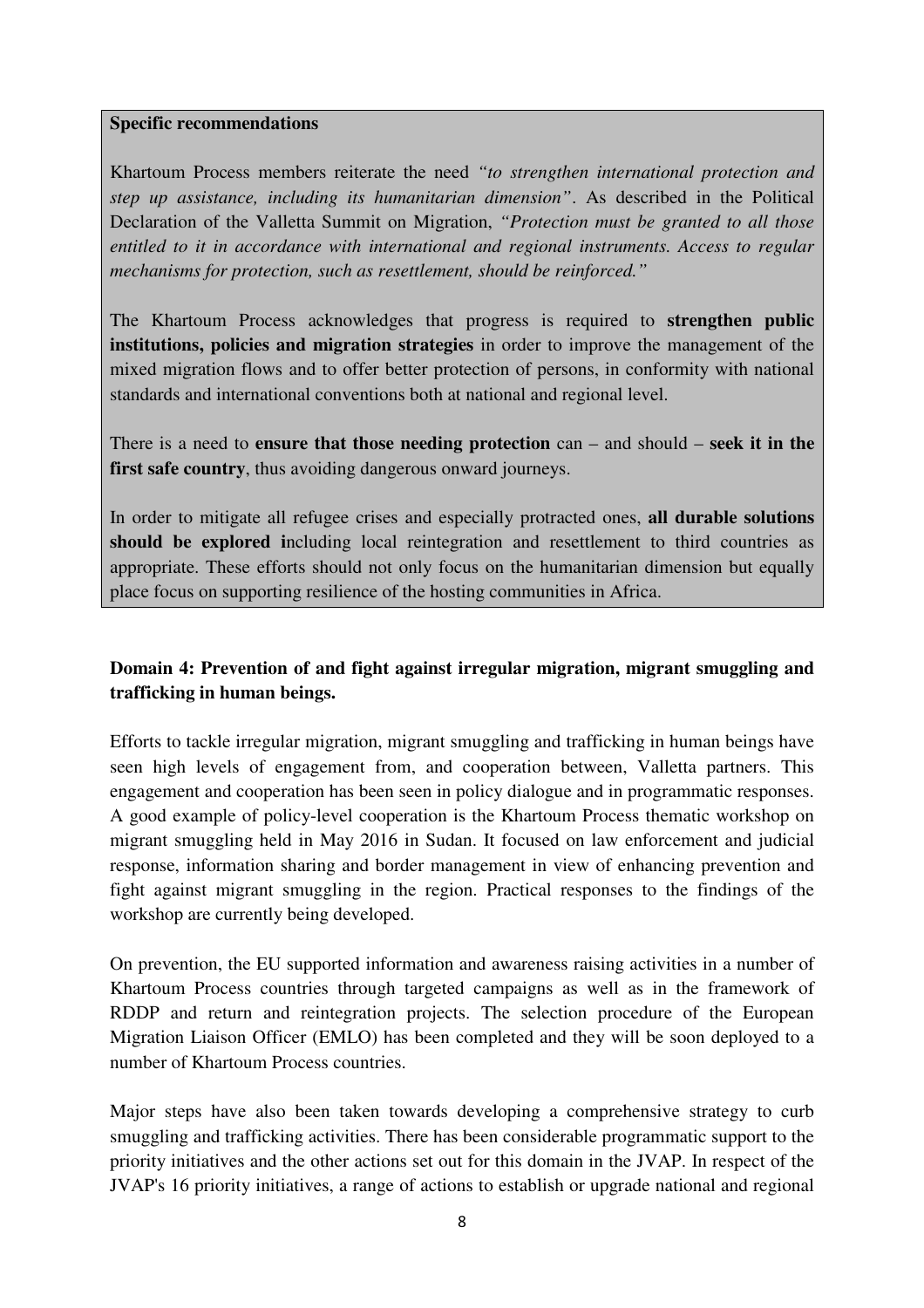anti-smuggling and anti-trafficking legislation, policies or action plans in countries and regions of origin and transit of migration have commenced. Likewise, projects focused on strengthening institutional capacity to fight the criminal networks involved in smuggling migrants and trafficking human beings. Other programmes support the implementation of information campaigns in countries of origin, transit and destination to raise awareness of the general public and prospective migrants of the dangers linked to irregular migration and risks of trafficking.

One of the EUTF's principal responses to the challenges of addressing irregular migration is the development of the EUR 46 million Better Migration Management Programme (BMM Programme) in the Horn of Africa region. This programme aims at better managing migration at the regional level through the provision of capacity building and basic equipment to government institutions of the Khartoum Process. Support will be provided to assist investigate, prosecute and trial cases of trafficking and smuggling, to improve border management, or to generate and use statistical data. Assistance will also be provided to develop and harmonize policies and legislative frameworks on trafficking and smuggling, ensuring the protection of victims, and raising awareness about the perils of irregular migration and options for legal migration and mobility.

In addition to BMM, an agreement among relevant stakeholders was reached in December to establish a Regional Operational Centre (ROCK) in support of the Khartoum Process and AU-Horn of Africa Initiative. This follows an intense effort in consultations to which all stakeholders have positively contributed, especially during two informal Working Groups in February and July 2016.

More widely, the EU continues to develop a pipeline of actions to enhance African partner capacity to tackle a range of aspects in the fight against migrant smuggling and trafficking. Areas being worked on include support to victims of trafficking and smuggled persons, training of law enforcement and judicial authorities and the establishment of cooperation platforms and other fora through which countries and relevant international bodies can better work together.

The members of the Khartoum Process welcome the efforts undertaken by several of its members in adapting their legislation and policies to better address migrant smuggling and trafficking of human beings.

### **Specific recommendations**

Khartoum Process **reiterates** and **renews its full commitment** and **engagement to enhance the fight against migrant smuggling** and **trafficking of human beings**. In this respect, it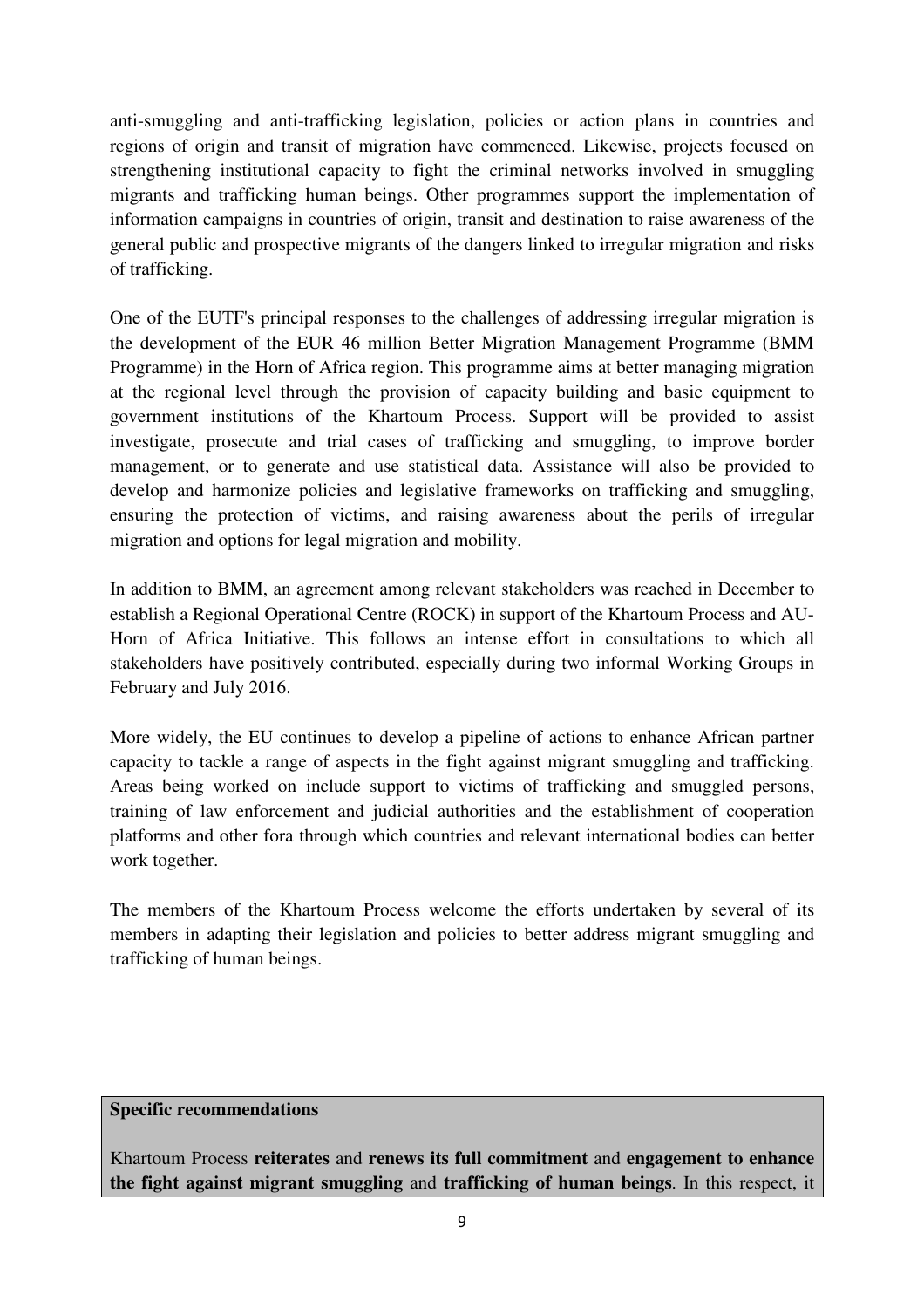equally recalls the relevance of the JVAP (which envisages several priority initiatives aimed at state building and strengthening of public institutions).

Efforts should not be spared to **curb the smugglers' illicit activities** and the phenomenon of trafficking of human beings, including by taking short-term actions to complement the longerterm developmental approach.

Members of the Khartoum process stress the importance of addressing **border management** and the criminal activities of trafficking and smuggling networks in the most efficient and effective way. To this end, the importance of enhanced cooperation and exchange of information to strengthen the legislative and operational capacities of the law enforcement agencies in the concerned countries must be emphasized.

There is also a need to create dynamics for **consultations** and **reinforcing exchange of information** among all countries to better combat trans-border organized criminal networks.

Khartoum Process members stress the need to **implement the recommendations** of the **thematic meeting in Khartoum in May 2016** and will build on this through expert training workshops and further thematic meetings in 2017.

Specific attention needs to be devoted to the **assistance victims of trafficking of human**  beings in full respect of their human rights.

**Awareness raising** projects need to be pursued as an important prevention measure.

### **Domain 5: Return, re-admission and reintegration**

The JVAP identified 2 priority initiatives and some 6 other actions to be pursued in the domain of return, readmission and reintegration. Strengthening logistical and operational capacity of authorities of countries of origin to respond in a timely manner to readmission applications and the launching of projects in countries of origin to support the reintegration of returnees into their communities were specifically identified in the JVAP for priority action.

Dialogue on cooperation on readmission with partner countries has intensified over the last year. Negotiations of formal agreements and other practical cooperation arrangements to facilitate readmission and to help partner countries meet their international obligation to readmit own nationals were launched with a number of countries (both at bilateral Member States level and with the EU). These arrangements aim at establishing effective procedures, helping the countries to respond to readmission applications. Since Valletta, the Khartoum Process has advanced dialogue and policy engagement in this area.

A number of missions aimed at identifying irregular migrants and issuing them emergency travel documents have taken place since the Valletta Summit. These missions complement the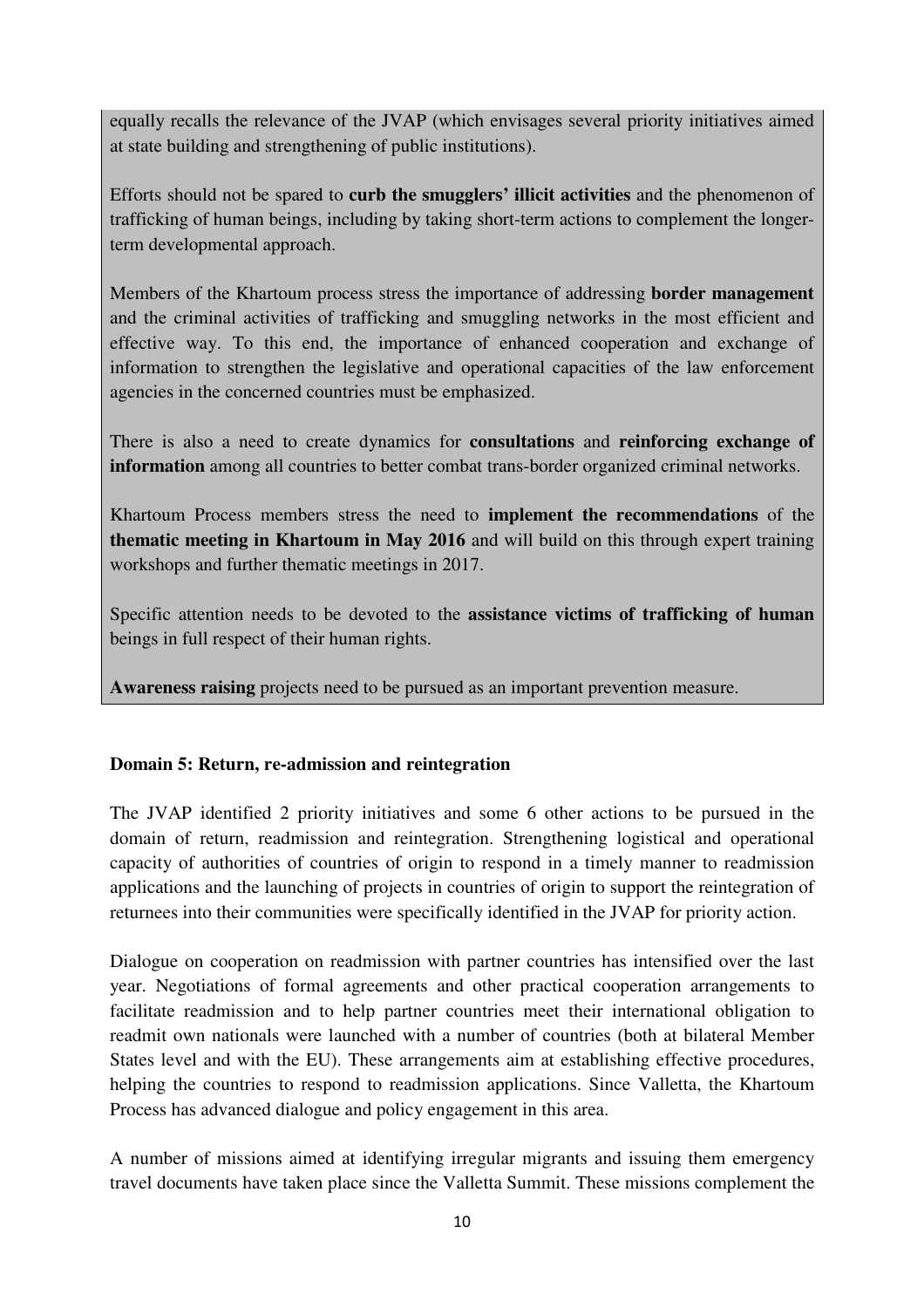regular process of identification and re-documentation of migrants by consulates, especially when there are a high number of arrivals.

Programmatic responses have come from the EU and its Member States. These responses include programmes supporting reintegration schemes and reintegration capacity in countries across a number of regions.

Pressure on the Central Mediterranean route remains and rates of departure from the Libyan coast continue to be high. Programmes responding to protection needs of migrants upon disembarkation and in detention centres and to reinforce the humanitarian repatriation and reintegration as well as community stabilization have been approved under the EUTF.

Projects aimed at enhancing civil registries based on biometric database have also been developed, and should contribute to improved capacity of authorities to identify their nationals rapidly. Some EU Member States are also providing support under direct arrangements or via support to international organisations such as IOM to enhance the capacity of national authorities and to better improve processes of return, readmission and reintegration. These efforts will respond to ongoing needs under this domain and address issues raised by the expert level Stocktaking Review Meeting on the state of play of the implementation of the JVAP held in Brussels in June 2016.

The Khartoum Process acknowledges the considerable interest in this area in order to make significant process, as shown by the thematic meeting held in October 2016 in Addis Ababa. Planning durable reintegration must be based, on the one hand, on a comprehensive support strategy from the pre-departure and arrival phases, with concrete measures and projects to strengthen return with the help of relevant actors such as international organisations. On the other hand, reintegration must be based as much as possible on existing national systems and be adapted to various national contexts and the needs of different categories of migrants, including those who have been forcibly returned. It must reinforce community and collective approaches and strategies including through collaboration with civil society in European and African countries, according to applicable laws, and must provide information and communicate on the possibilities of voluntary return.

### **Specific recommendations**

Khartoum Process members will continue to **strengthen the efforts to fight against irregular migration** in line with existing agreements and obligations under international law, as well as mutually agreed arrangements on return and readmission. Preference should be given to voluntary return and to ensure that all returns are carried out in full respect of human rights and human dignity. Improved cooperation on return and sustainable reintegration can only enhance migration and mobility policy and make it more effective and comprehensive.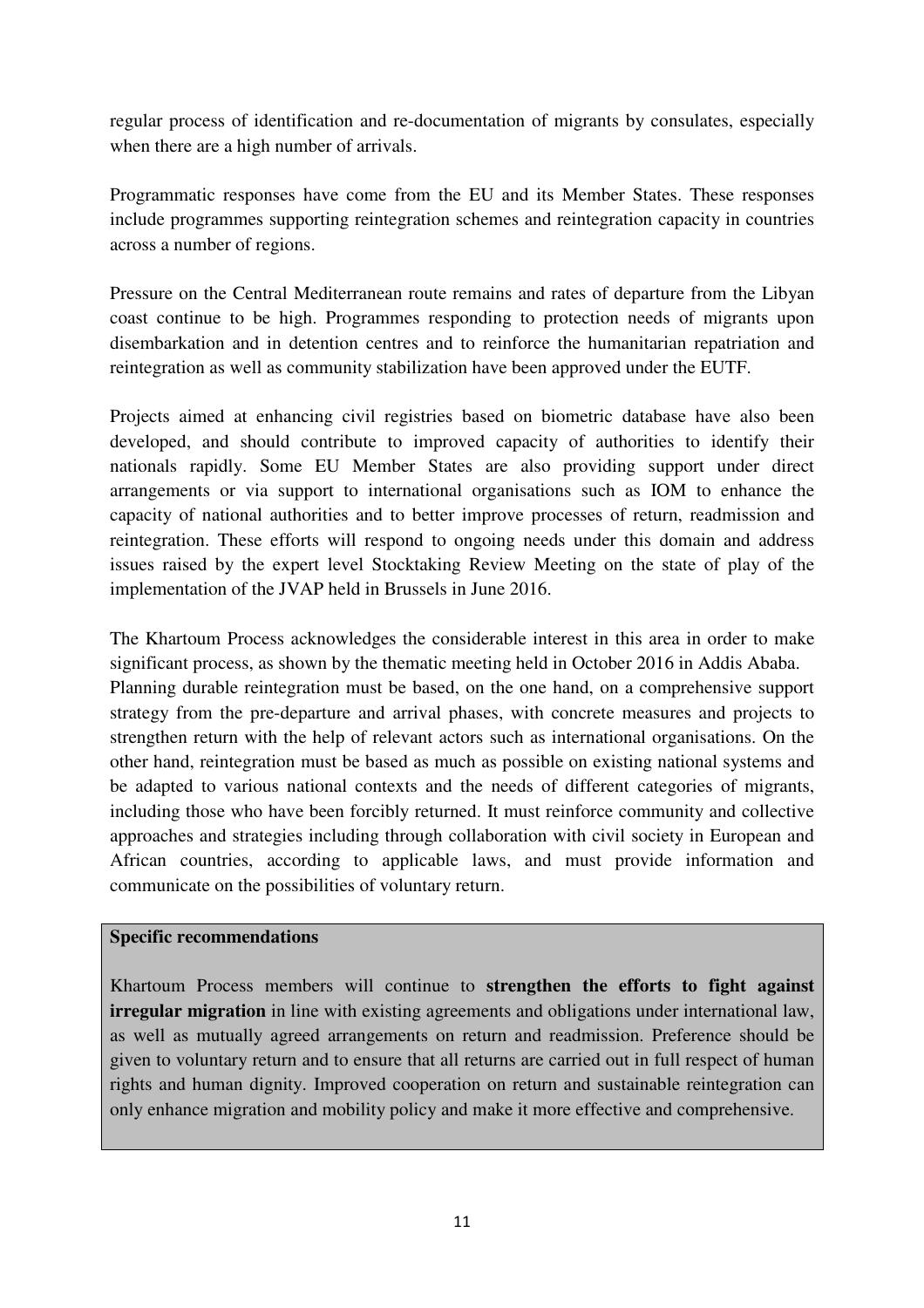Khartoum Process members stress the need to i**mplement the recommendations of the thematic meeting in Addis in October 2016** and will build on this through expert training workshops and further thematic meetings in 2017.

# **2. Overview of use of the EU Emergency Trust Fund for Africa (Sahel / Lake Chad and North Africa windows)**

The EUTF is a welcome initiative. With over  $\epsilon$ 600 million committed for the Horn of Africa since its establishment in November 2015, and over 40% of that amount already contracted, as well as close articulation with international, regional and national dialogues, the EUTF is contributing significantly to the implementation of both the Khartoum Process and the JVAP. Efforts have been made and steps taken to prioritize a balanced approach between the different aspects of migration, with investments made in all 5 priority domains of the JVAP, particularly in domains 1 (63%), 3 (15%), 5 (15%) and 4 (6%). Apportioning of EUTF projects across the 5 JVAP domains needs to be continued taking into account country specificities.

However, certain concerns expressed by the beneficiary countries need to be considered. Resources allocated to date show strong efforts to support the development benefits of migration and fight root causes of irregular migration and forced displacement through priority domain 1. This should continue being done through an evidence-based approach guiding the future allocation of funds and supporting swift disbursements. With a swift pace of project approvals and progress on implementation and contracting picking up during the course of 2016, partners of the Khartoum Process underline the importance of focusing on the continued implementation and contracting of projects in 2017 so as to start showing results on the ground and better communicate the impact of the dialogue processes.

In the Horn of Africa, support through the European Development Fund National Programmes has substantially contributed to the JVAP priorities, particularly by addressing root causes of migration through mid-long term development actions to improve people's livelihoods and promote job creation.

Progress under the JVAP must not be measured by the number and budget of approved projects alone, but also by the extent of political commitment and engagement by member states on all sides and in all five JVAP domains. Ownership by African states must step up, including in EUTF-funded projects. This ownership can be achieved by engaging more with national government institutions.

In this context, in order to effectively respond to the complex and multifaceted nature of migration issues, a structured and forward-looking approach should continue to mainstream political and diplomatic solutions within responses of the EUTF, in alignment and coherence with other EU and bilateral instruments that target related objectives.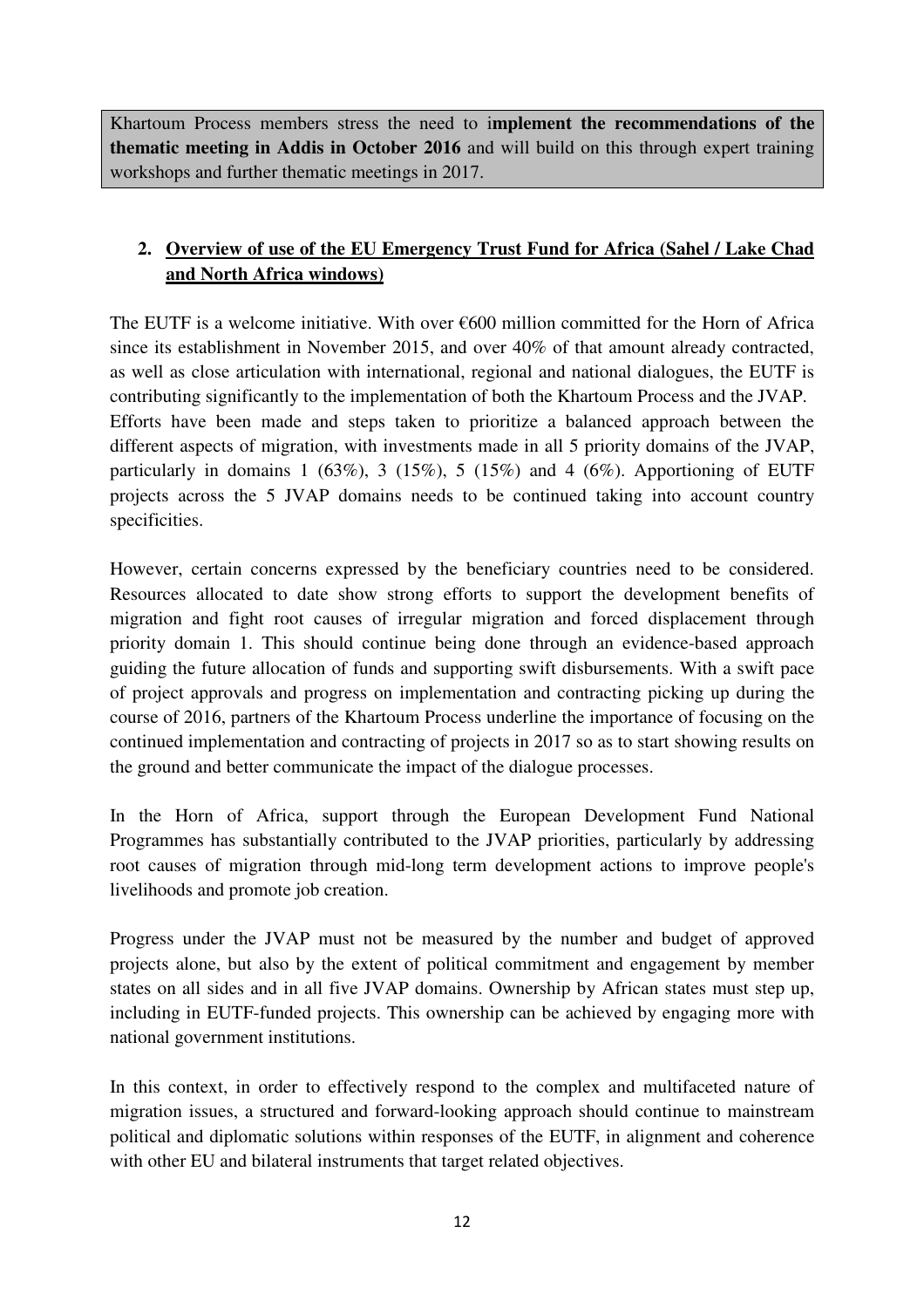#### **Specific recommendations**

Upcoming funding should respect the need for emphasis on other priority domains through increased project proposals in these areas and for further coherence with bilateral and EU instruments and programmes that target related objectives.

Whilst recognizing progress listed above, efforts should be made to **expedite the contracting**  and **disbursement of funds** in close consultations with the concerned countries and based on national ownership and assessed needs. The designing of projects and their implementation should be carried out in close consultation with the countries concerned.

A **holistic approach** in dealing with all operational windows needs to be taken into consideration.

# **3. General recommendations in preparation for the SOM on 8th - 9th February 2017**

- 1) Migration should be managed with a holistic approach, taking into account all its dimensions. Migration, particularly if unmanaged, can represent a challenge for countries of destination insofar as it poses serious political and policy challenges, as has been demonstrated in recent political trends across Europe. At the same time, countries of origin equally strive to face their own social, economic and political challenges. Migration however, provided it is well governed and managed, offers opportunities whose benefits should be harnessed by origin, transit and destination countries and communities.
- 2) Migration and mobility-related issues should be addressed in a balanced way. Addressing the push factors or root causes which cause migrants to leave their places of origin and undertake perilous journeys is of paramount importance.
- 3) All concerned stake holders should step up efforts to mainstream migration into their relevant policies, including development cooperation, notwithstanding other migration-related aspects, which still need to be tackled, in addition to addressing the political and social factors and causes of conflict.
- 4) As regards approaches towards specific countries, there is clearly significant value in closer in-country coordination with all relevant stakeholders as a way of improving the coherence of our collective approach. A balanced approach would also take into consideration the diversity and specificities of each region and country and their migrants when addressing push factors.
- 5) A 'one size fits all' solution should be avoided. Active cooperation, coordination and partnership among all stakeholders are therefore absolutely crucial to ensure a balanced, positive approach to migration and mobility. Going forward, initiatives and coordination mechanisms should ensure that there is no duplication of efforts.
- 6) The Khartoum Process members consider that the available knowledge and data collection tools on migration in the region could be further enhanced. The research and analysis component should thus be reinforced for better migration management in